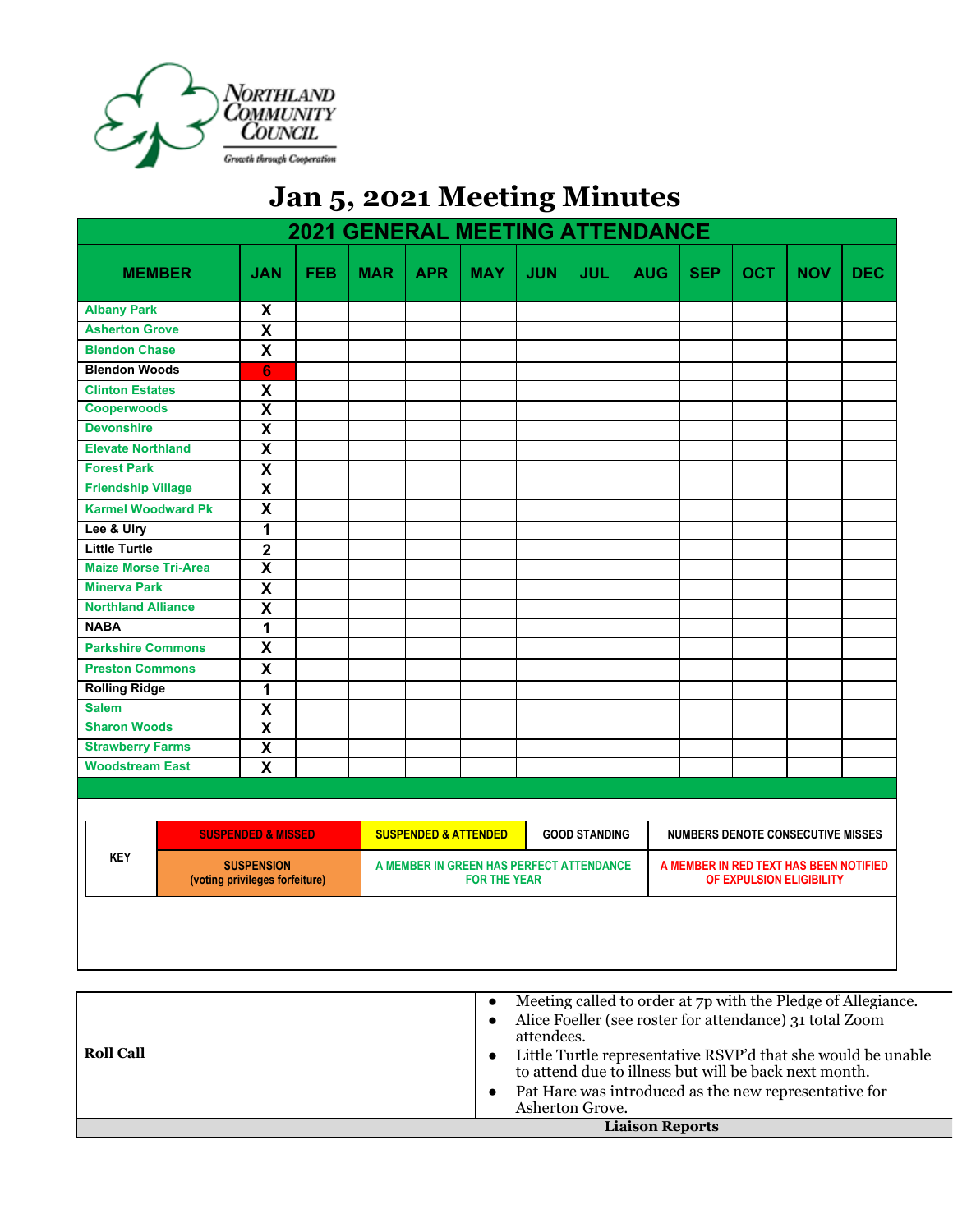| <b>Columbus Police Department</b><br>Officers Scott Clinger / Larry Geis | Lots of package thefts on 18 <sup>th</sup> precinct. Our investigator is<br>following up on leads of license plates, but the one we have is<br>stolen plates. If anyone has video of package thefts, please<br>send it in.<br>People warming up their cars and leaving them unlocked –<br>they have been stolen. They suggest get a remote car starter.<br>Suzanne - Her check was stolen out of a blue mailbox<br>outside of the post office in Raintree Center at 161 and<br>Cleveland. It was whitewashed and rewritten resulting in a<br>\$4,000 theft. The police advised not using the blue boxes,<br>but rather take them inside.<br>John Kirkpatrick - Want to thank them for chasing off the<br>semi and car haulers from Beechcroft.<br>Felix asked about the Ohio Stand Your Ground law and asked<br>if there were any conversations starting or tips we need to be<br>made aware of. A lot of folks are concerned about this new<br>law. It's not going into effect for 90 days. The police and<br>prosecutors office had not had time to research the new law<br>yet and didn't have any comment. They will get back to us.<br>Lighting at Woodward Park $-$ A lot of times the park folks<br>$\bullet$<br>will get with me and look at the reported crime near a park<br>and the lights and will take into account our<br>recommendations for more light, if that's what we<br>recommend. In Woodward Park, the park is tricky because<br>it's right next to residential houses. People also need to<br>report all the crime so that can inform our recommendations.<br>When we wanted to limit the use of the park at night, there<br>was a lot of objection to that.<br>Officer Eric Jones is doing well and recovered but will be<br>$\bullet$<br>officially retire Jan. 15. Larry and Scott are sharing the<br>liaison duties, but after Eric retires, they will fill the job and<br>then that will be a new liaison. |
|--------------------------------------------------------------------------|-----------------------------------------------------------------------------------------------------------------------------------------------------------------------------------------------------------------------------------------------------------------------------------------------------------------------------------------------------------------------------------------------------------------------------------------------------------------------------------------------------------------------------------------------------------------------------------------------------------------------------------------------------------------------------------------------------------------------------------------------------------------------------------------------------------------------------------------------------------------------------------------------------------------------------------------------------------------------------------------------------------------------------------------------------------------------------------------------------------------------------------------------------------------------------------------------------------------------------------------------------------------------------------------------------------------------------------------------------------------------------------------------------------------------------------------------------------------------------------------------------------------------------------------------------------------------------------------------------------------------------------------------------------------------------------------------------------------------------------------------------------------------------------------------------------------------------------------------------------------------------------------------------------------------------------------|
| <b>City Attorneys Office</b><br>Sarah Pomeroy                            | 6 hotel objections in the city, but only two in Northland.<br>Hometown Suites on Quarterhorse Drive and also the Red<br>Roof Inn on Sinclair, but we had also filed a lawsuit against<br>them.<br>We are also doing the enforcement for Covid violations for<br>bars and restaurants. We've filed eight actions across the city<br>total for those who have repeatedly violated many of the<br>provisions for social distancing, etc. We ask them to come to<br>court and develop a plan. The east side "Aftermath" that had<br>a 500-person concert. One on the North Side, Buckeye Crazy,<br>had a few warning letters. They are under a preliminary<br>order to follow the rules while we work out a long term plan.<br>Bill Logan: Karl and $161 - a$ male/female couple who are<br>panhandling in the right of way and they have set up a tent<br>and we are told there's nothing the city can do. They are<br>approaching people in their cars without masks and getting<br>belligerent if people don't give them money. The tent is in<br>front of the Sonoco station by the advertising bench. Police:<br>A few months ago, we were directed that the panhandlers are<br>allowed in the median. Bill: We are going to take the issue to<br>city council because it's not reasonable and it's affecting<br>public safety.                                                                                                                                                                                                                                                                                                                                                                                                                                                                                                                                                                                                        |
| <b>FACT &amp; Consider Biking</b><br>David Roseman                       | No report<br>$\bullet$                                                                                                                                                                                                                                                                                                                                                                                                                                                                                                                                                                                                                                                                                                                                                                                                                                                                                                                                                                                                                                                                                                                                                                                                                                                                                                                                                                                                                                                                                                                                                                                                                                                                                                                                                                                                                                                                                                                  |
| <b>Columbus Public Library Liaison</b><br>Keith Hanson                   | No report<br>$\bullet$                                                                                                                                                                                                                                                                                                                                                                                                                                                                                                                                                                                                                                                                                                                                                                                                                                                                                                                                                                                                                                                                                                                                                                                                                                                                                                                                                                                                                                                                                                                                                                                                                                                                                                                                                                                                                                                                                                                  |
| <b>Northland Area Business Association</b><br>Dave Cooper                | December's luncheon was on Zoom featuring Kevin<br>$\bullet$<br>Wheeler. It was successful and we had some new                                                                                                                                                                                                                                                                                                                                                                                                                                                                                                                                                                                                                                                                                                                                                                                                                                                                                                                                                                                                                                                                                                                                                                                                                                                                                                                                                                                                                                                                                                                                                                                                                                                                                                                                                                                                                          |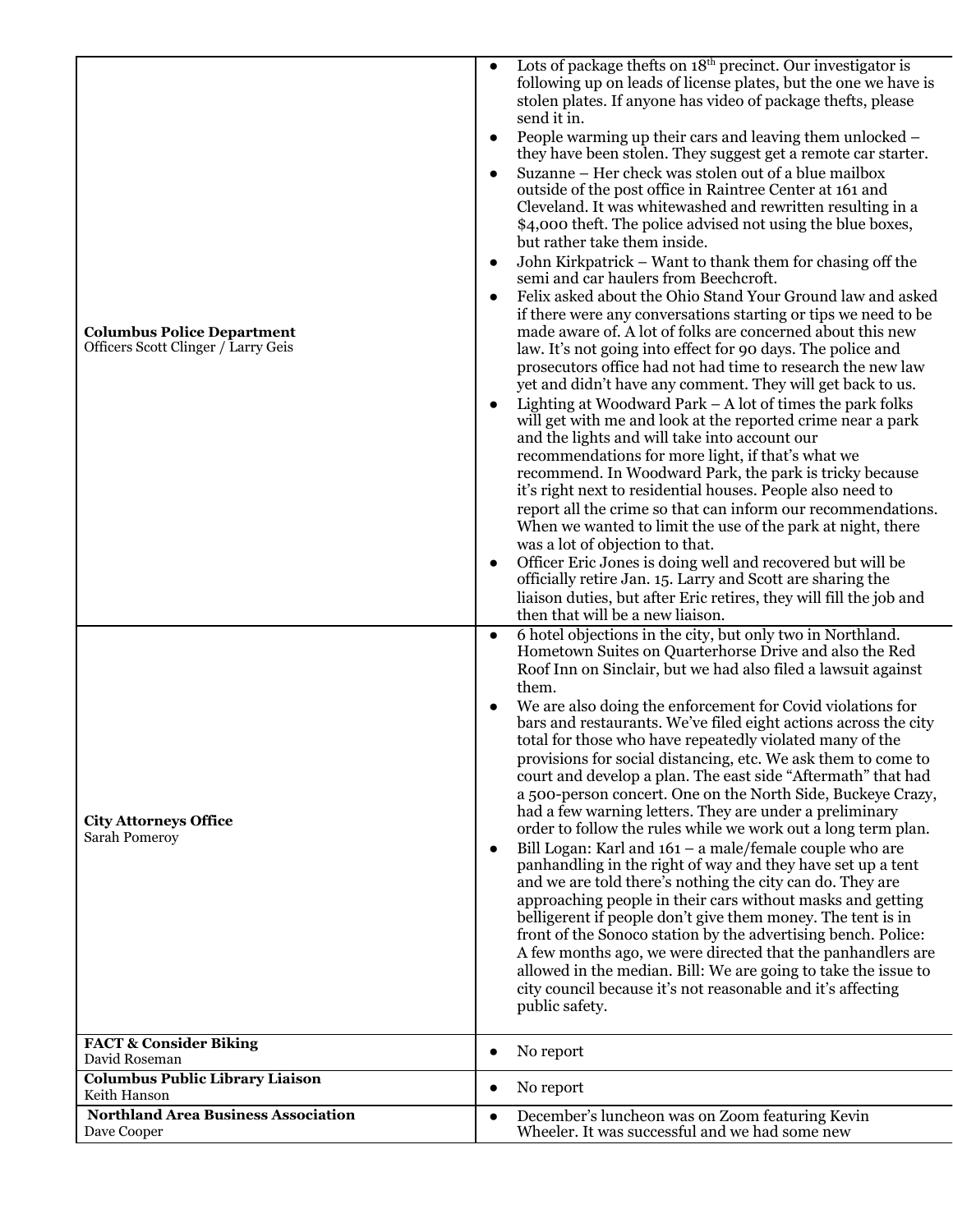| <b>City of Columbus Community Liaison</b><br>Alfred Akainyah aaakainyah@columbus.gov                                                                                         | businesses attend. A video of the event is available<br>here.<br>Elevate Northland and NABA are collaborating on a<br>directory of Northland Businesses. We have an<br>intern who will be helping, but if anyone would like<br>to volunteer to add businesses to a website, please<br>reach out. We could use the help.<br>Whispering Oaks, residents were notified to<br>vacate the premises. We are going to call the<br>management and find out what's going on.<br>We have had lots of reports of package thefts.<br>Please send any information you have.<br>John Kirkpatrick: there are at least seven<br>$\bullet$<br>streetlights out on Beechcroft Rd. I've done 311<br>weekly and also called the Dept of lighting, and<br>nothing has happened.                                                                                                                                                                                                                                                                                                                                                                                                                                                                                                                                                                                         |
|------------------------------------------------------------------------------------------------------------------------------------------------------------------------------|----------------------------------------------------------------------------------------------------------------------------------------------------------------------------------------------------------------------------------------------------------------------------------------------------------------------------------------------------------------------------------------------------------------------------------------------------------------------------------------------------------------------------------------------------------------------------------------------------------------------------------------------------------------------------------------------------------------------------------------------------------------------------------------------------------------------------------------------------------------------------------------------------------------------------------------------------------------------------------------------------------------------------------------------------------------------------------------------------------------------------------------------------------------------------------------------------------------------------------------------------------------------------------------------------------------------------------------------------|
| <b>Columbus Community Engagement</b><br>Sandra R. López srlopez@columbus.gov                                                                                                 | No report<br>$\bullet$                                                                                                                                                                                                                                                                                                                                                                                                                                                                                                                                                                                                                                                                                                                                                                                                                                                                                                                                                                                                                                                                                                                                                                                                                                                                                                                             |
| <b>Roundtable Discussion</b><br><b>Alicia Baker</b><br>Ohio Community Engagement Manager for<br>FindHelp.org (Aunt Bertha, the Social Care Network)<br>abaker@auntbertha.com | Our website is for people who need support with<br>$\bullet$<br>anything. You can create an account for free. You can<br>type in a zip code. For example, in 43231, we have more<br>than 2,000 programs available. Food and housing are<br>the most frequently searched, but there are also<br>education programs. You can filter by locations that are<br>open late, or what languages are spoken. (The entire site<br>can be translated into more than 100 languages.)<br>You can also use the Save button to create a folder of<br>$\bullet$<br>resources and it will be a resource list for you that will<br>be automatically updated. And it's possible to share the<br>whole folder by email or as a link on the web.<br>It was started by someone who had to navigate the<br>$\bullet$<br>system to get support with caregiving for their mother<br>from a young age. "Aunt Bertha" is based on Aunt<br>Bertha picks off where Uncle Sam leaves off.<br>Bill Logan: How do we address the issue of the elderly<br>living alone and dying without anyone knowing. She<br>recommended searching for elderly care to find<br>programs to help people get connected to each other<br>and to agencies who can check on them.<br>Fred Helser encouraged everyone to share this resource<br>with their churches for when people come seeking help. |
|                                                                                                                                                                              |                                                                                                                                                                                                                                                                                                                                                                                                                                                                                                                                                                                                                                                                                                                                                                                                                                                                                                                                                                                                                                                                                                                                                                                                                                                                                                                                                    |
| <b>NCC Officer Reports</b>                                                                                                                                                   |                                                                                                                                                                                                                                                                                                                                                                                                                                                                                                                                                                                                                                                                                                                                                                                                                                                                                                                                                                                                                                                                                                                                                                                                                                                                                                                                                    |
| Treasurer<br><b>Felix Quachey</b>                                                                                                                                            | Felix presented the treasurer's report, summarizing all of<br>$\bullet$<br>2020. \$4902.38 is the balance in our operating account.<br>\$6065.22 in the parade account. \$840 in the banquet account.<br>Clinton Estates - check might have gotten lost in the mail<br>$\bullet$<br>Blendon Woods also missing. Those are the only two that we<br>$\bullet$<br>didn't receive 2020 dues.<br>We waived the banquet assessment in 2020, but some had<br>$\bullet$<br>already paid it. If we have a banquet this year, those civics will<br>not have to pay it again. We don't know yet whether the civics<br>will be asked to pay the banquet assessment for 2021 yet -<br>needs to be discussed.<br>Felix has been unable to get access to online banking for the<br>$\bullet$<br>banquet account because it requires Felix receiving a debit<br>card that keeps being returned in the mail. He has requested it<br>again and hopefully it will come through. They were also<br>charging a monthly fee because the signatories didn't match                                                                                                                                                                                                                                                                                                         |